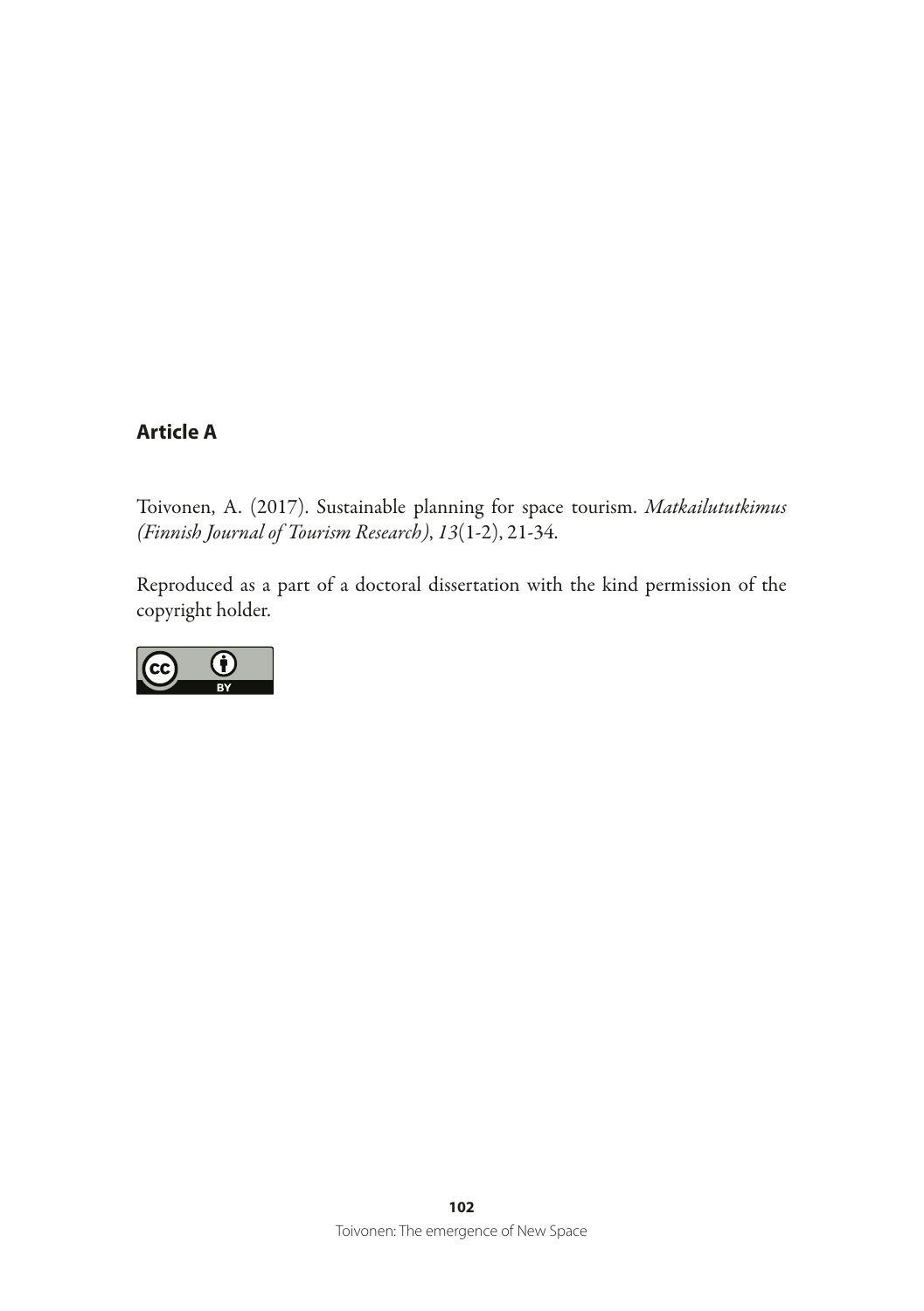

tekstillä varustettu ja tekstillä varustettu ja tekstillä varustettu ja tekstillä varustettu ja tekstitön. Tän

# Sustainable planning for space tourism

*Annete Toivonen*  3. Elektronisissa julkaisuissa on suositeltavaa merkitä tunnuksen teks-

*unistis vertaisi*<br>University of Lapland, Multidimensional Tourism Institute (MTI)

# **Abstract**

This article concentrates on planning and development for future space tourism. It focuses on environmentally oriented sustainable ways of operating and introduces a new framework for creating a feasible sustainable future. The framework can be used as a theoretical basis in research that introduces new perspectives into a sustainable future in space tourism. Weak sustainable development planning sets the needs of mankind above all other ecosystems and space tourism appears to fall into a category envisioning optmistcally all natural resource problems to have a human-based solution. The oil consumption and intensity of tourist transport are, however, set to increase due to space tourism. This kind of development is at variance with the current sustainable trends and actions practised in the tourism industry. The article discusses the need for sustainability awareness for development in the space tourism sector by pointing out some necessary elements needed for future planning processes.

*Keywords: space tourism, sustainable development, planning* 

#### **Introduction**

New forms of organisation and production, the development in transport and mobility and the rise of information technologies have resulted in an intense time-space compression, allowing new experiences of space and time (Harvey, 1989). People on the earth are not only space travellers, but also time travellers (Bell, 1997). This metaphor reflects well on the fact that the travel industry is currently taking the next step forward towards the future.

Harvey's (1989) time-space compression involved a marked increase in the pace of economic and everyday life and a phenomenal acceleration in the movement of information and capital. This intensifcation is encapsulated as "capitalists are seeking to overcome the barriers of distance and quicken the circulation time of capital to sustain profts" (Mowforth & Munt, 1998, p. 27). It is often presented with crises of presentation and capital accumulation leading towards postmodernism, which helps to encapsulate the profound, slowly emerging cultural

**MATKAILU**TUTKIMUS 13: 1–2/2017 21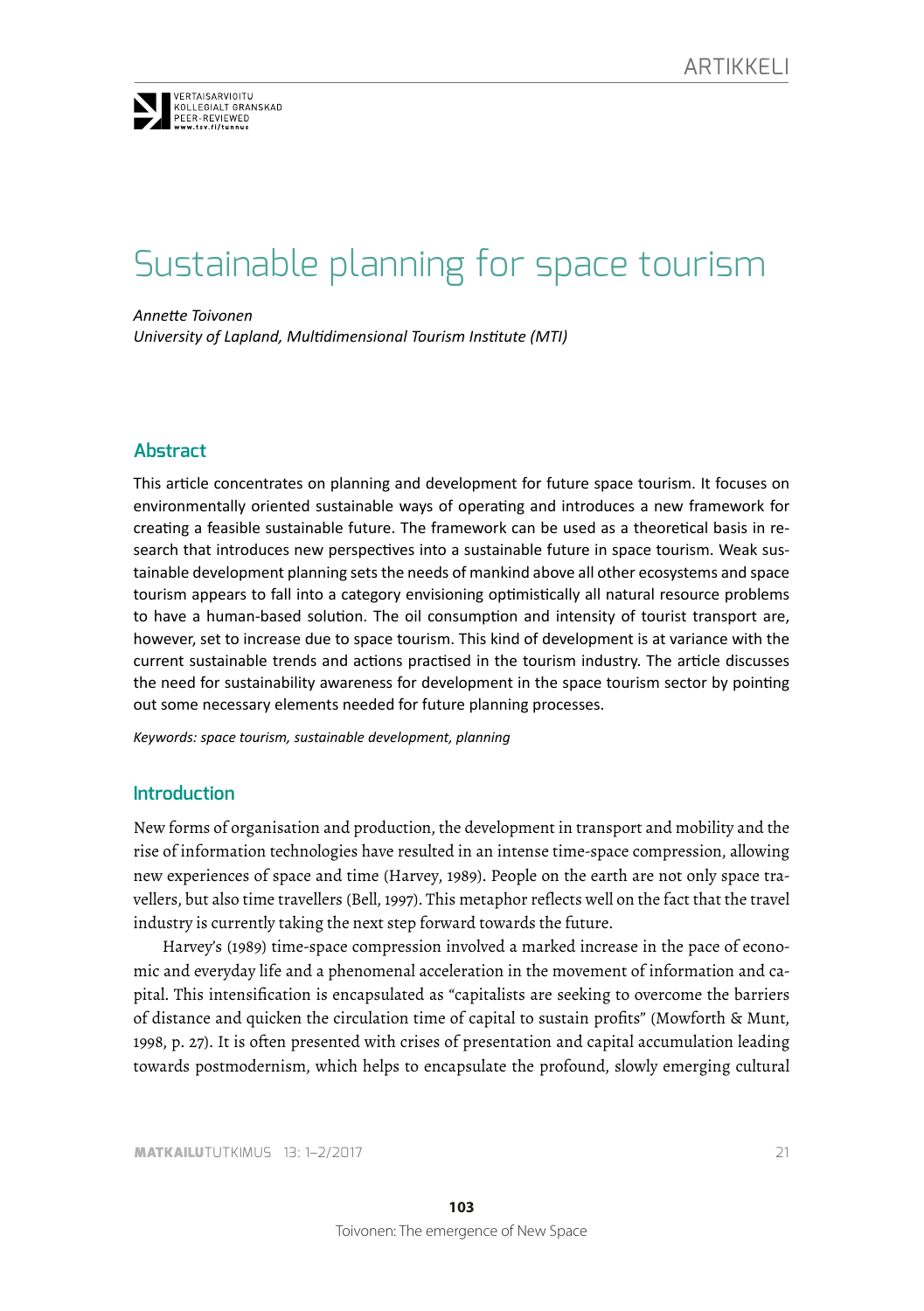changes. Those experienced changes are rooted in everyday life and cannot be ignored (Harvey, 1989). The middle classes in particular are no longer only signifcant as cultural intermediaries, but also heavily represented in political alignments concentrating on issues such as the environment and sustainable lifestyles.

For example, the trends in adventure travel have blurred the boundaries between adventurous activities and tourism (Beedie & Hudson, 2003). Mountain climbing, previously practised only by the experienced elite, now shares the same place with holidaymakers attending a guided and safety-checked experience. Space has previously been accessed only by trained astronauts and scientists, not by ordinary tourists watching the planetary movements.

Tourists' desire for unique and challenging experiences has been one of the driving forces behind the demand for public space travel, pushing for the development of a new adventure tourism sector entering a virtually untouched new space. Developing a space tourism industry is paradoxically at variance with current trends in environmental protection and sustainable development goals in the tourism industry. This article concentrates on sustainable planning and development for future space tourism and analyses, on the grounds of different sustainable development theories, the ways of operating available for space tourism to become a sustainable form of tourism in the future.

#### **Space tourism**

With the exploratory nature of man, the earth is no longer an adventurous enough place for some experienced tourists. Space tourism is a new sector of adventure tourism, which in the near future will be fast becoming a new opportunity for experiencing the unknown. If space tourism is able to reach the mass tourism phase, due to improved safety and decreased operation costs, a future space tourist will possibly only need minimal training to cope with the zero gravity, but otherwise space travel itself will become no different to current aviation.

According to Carter, Garrod, and Low (2015), space tourism is related to extraterrestrial phenomena involving a wide range of space-related travel. The typology of space tourism consists of terrestrial space tourism, atmospheric space tourism and astrotourism (Carter et al., 2015). Terrestrial space tourism involves specifc space tourism sites on the earth, for example tours of the space facilities at the Kennedy Space Center (USA), and non-site-specifc space tourism consisting of virtual gaming environments, space movie-related travel and eclipse tours. Atmospheric space tourism currently involves high-altitude jet flights up to 20 km with Russian MIG flights and weightless flights offered by the Zero G corporation. Astrotourism, in turn, takes place both in in-earth orbit and beyond earth orbit. According to Carter et al. (2015), terrestrial space tourism is quite well established with visits to space attractions and launch sites, while astrotourism, so far, has been restricted to a handful of wealthy elite trips to the International Space Station.

However, according to Davenport (2015), the breakthrough for starting commercial astrotourism is closer than ever before. Virgin Galactic is introducing suborbital flights up to 100 km and Space Adventures trips to the International Space Station up to 350 km. These both operate inside the in-earth orbit. Lunar and Martian voyages are not yet available, operating beyond the

22 MATERIALUTUTKIMUS 2020 MATERIALUT UTKIMUS 2020 MATERIALUT UTKIMUS 2020 MATERIALUT UTKIMUS 2020 MATERIALUT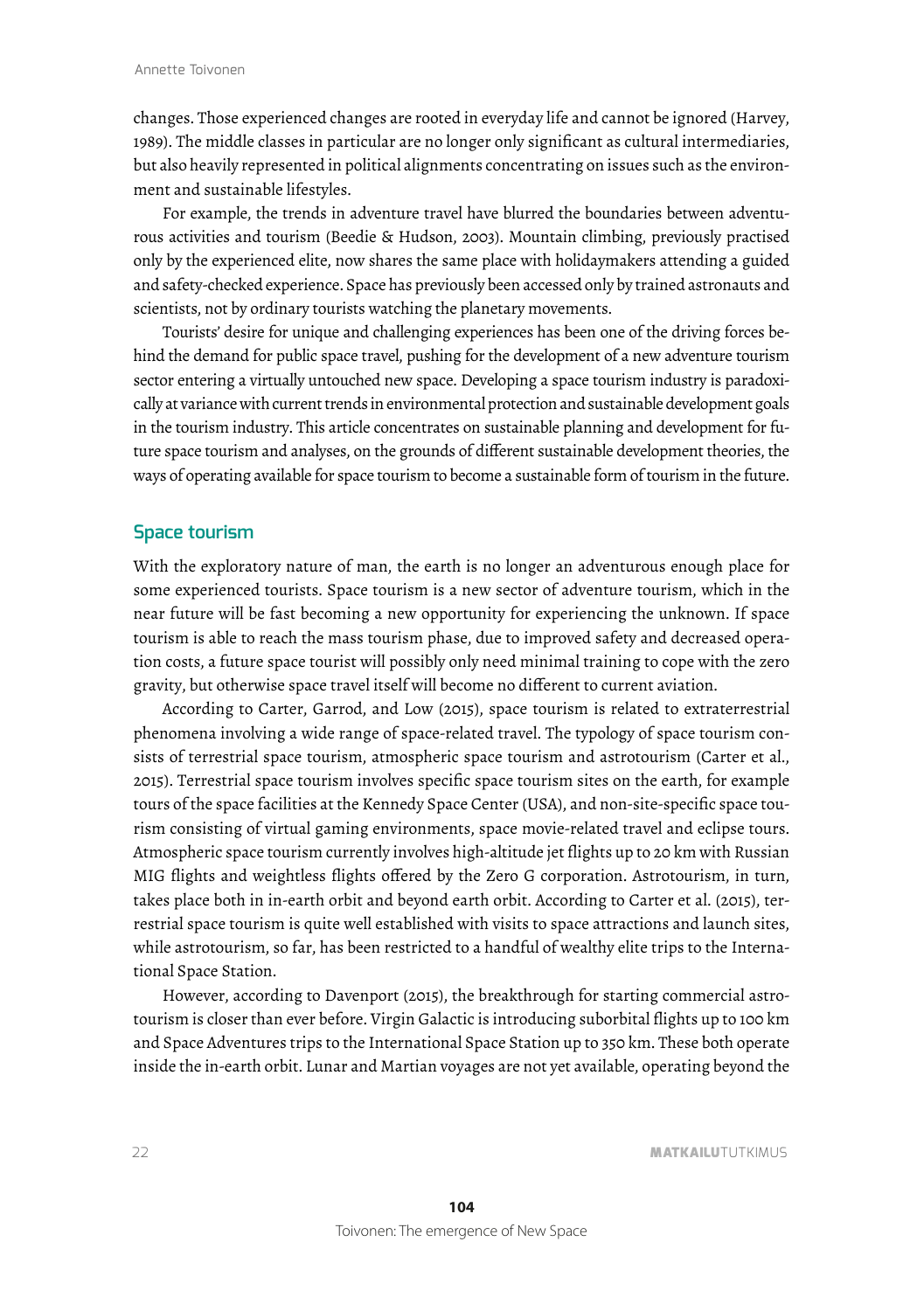earth's orbit, but Google has set a special Lunar X price award to fnancially encourage private companies to make the frst move towards them (Google Lunar X Price, 2017).

The frst space adventure tourist paid over 20 million dollars for his orbital adventure departing from Russia. However, if space tourism reaches the mass market phase the estimated cost will drop to 2,000 dollars per trip, making space tourism affordable to many travellers. Weaver (2005), however, argues that the majority of new destinations never reach the mass phase, and if the cost does not rapidly decrease, this may be the case for the space tourism industry as well. In the near future, space tourism is expected to become a multi-billion dollar business targeting engineers, scientists and entrepreneurs as well as the general public.

In 2004, newly established space tourism companies were given an extended learning period, which allowed them to develop their rockets and space vehicles without federal regulations in the USA. The Congress even hailed the passage of the Space Act preventing the Federal Aviation Administration from stunting the growth of the industry and paving the way for entrepreneurs and businesses (Davenport, 2015). In Europe, even fewer commercial space companies have been formed.

In June 2017, the Queen of England spoke about the development of spaceports in the UK. The ports could function as bases from which both the paying public could be launched into space and suborbital flights could be taken, reducing the flight time drastically between the cities of the world. The British government's commitment to becoming an attractive place for commercial space flights will eventually allow more space research to be accomplished (Rincon, 2017). The Arctic city of Kiruna in Sweden already offers a spectrum of space-related operations and competences, providing an existing hub for ground stations for launching satellites – and possibly also a base for European commercial space flight activities in the future (Spaceport Sweden, 2017).

The important question now is how this growing industry should be regulated. Could this be the start of something similar to the beginning of the aviation industry, making space travel possible even for the masses? So far it has been diffcult to regulate something that has not yet been fully understood. However, according to the president of the Commercial Spaceflight Federation, Eric Stallmer (2015): "The future legislation should expand the American experiment and environment that led to only pioneer railroads, automobiles, and planes, but to turn these technological advancements into sustainable businesses" (Davenport, 2015).

#### **Sustainable space tourism?**

According to Fawkes (2009), the idea of space tourism is opposed by a large part of the sustainable development industry, because the creation of a space tourism industry is working against current sustainable tourism trends, where sustainability actions provided by different industry operators and slow-travel movements have become trendier than ever. The risks of the space tourism industry must be mitigated from the start by introducing sustainability into operations and systems and making the case that space is a vital part of sustainability.

Tourism interacts and overlaps with a range of other policy areas such as transport, regional development and environmental management. According to Dredge (2015), the policies and actions aimed at implementing sustainable space tourism should therefore be situated within a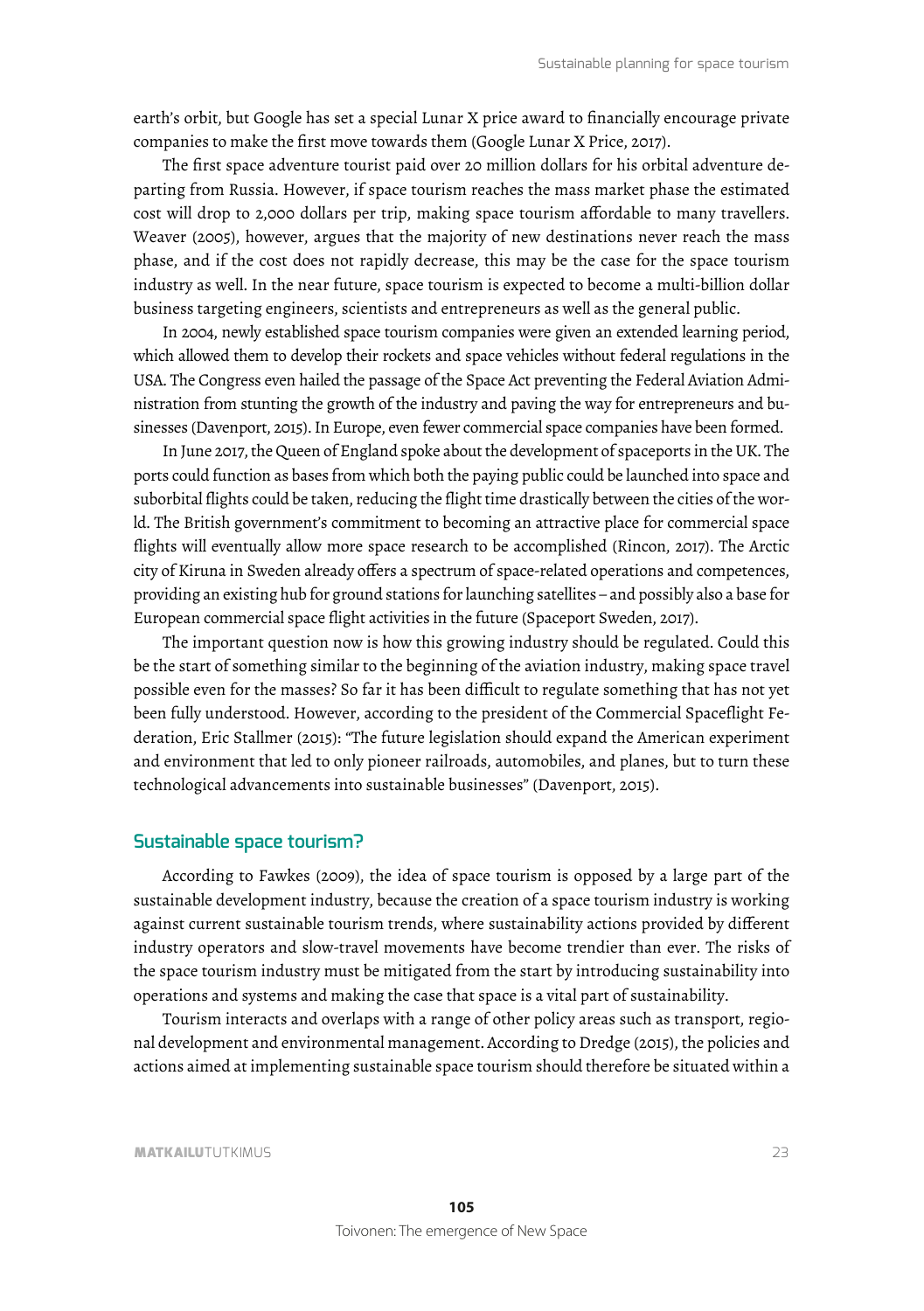broader policy framework of which tourism is only one component. Regulations for the tourism industry are often a combination of many sources and an effective partnership and rapport between these governmental sources will impact on the future sustainable formation of space tourism (Mowforth & Munt, 2015). Sustainable tourism suffers from a theoretical fragility, not only calling into question its universal applicability, but also leading to a specifc focus on tourism resource conservation and protection. However, Sharpley (2015) claims that sustainable tourism development has failed to fulfl expectations and even acted as a barrier to development as a result of its theoretical weakness.

According to Carter et al. (2015, p. 457), similarly to adventure tourism, "space tourism presents an important philosophical challenge that can be harnessed for sustainability, forcing participants to consider their place in the universe, relationship to other beings, and especially concepts on time" . The sustainability discourse itself includes assuming objectivity towards environmental issues and the intellectualisation of travel. Sustainable development for space tourism may at frst appear to be an impossible task to accomplish due to the elements commonly associated with both tourism and space travel as trendy practices in tourism concentrate on keeping nature and destinations as untouched as possible (Mowforth & Munt, 2015).

 Traditionally, tourism development and tourist activities have become sustainable when a business is not only concerned about its economic success, but also considers environmental and social aspects as part of its activities. In space tourism, there are social sustainability issues present; for example, the industry has targeted the wealthy elite, the cost of the trip acting as the discriminating factor. Also, from the planning point of view, the location of the launch sites has an impact on the locals.

Nowadays it is a major business risk not to include sustainability in the business model as it can cause market perception risk, regulatory risk and social pressure risk. According to Fawkes (2009), in space tourism, the forecasts for economic revenue are \$100 billion by the year 2030 and \$1 trillion by 2060. Therefore it would be a costly miscalculation not to include sustainable planning in different aspects of space tourism, as the industry is only beginning to form itself and establish the rules of action.

Space tourism will intrude into completely new space, possibly leaving orbital debris and permanent infrastructure behind. One rocket launch uses vast quantities of natural energy and the economic cost at the current pioneering stage is enormous for all the parties involved. According to Bradbury (2010), the particles of black soot emitted by spacecraft can impact on the surface temperature of the earth and the launch of a spacecraft may leave black carbon particles that will stay in the stratosphere for 10 years. Space is already colonised by satellites and other measuring equipment providing support for daily life on earth, hence there have been negotiations regarding co-operation in taking new satellites to space by using the vehicles designed for space tourism.

Virgin Galactic, Blue Origin and SpaceX are currently the pioneers and industry leaders in commercial space tourism. Elon Musk, who is the entrepreneur behind the Tesla electric vehicle, is responsible for SpaceX, and Richard Branson, who already owns the sustainably operating Virgin transportation chain, is responsible for Virgin Galactic (Human Spaceflight, 2017). There is a large chance that they will include similar sustainable and green attitudes in their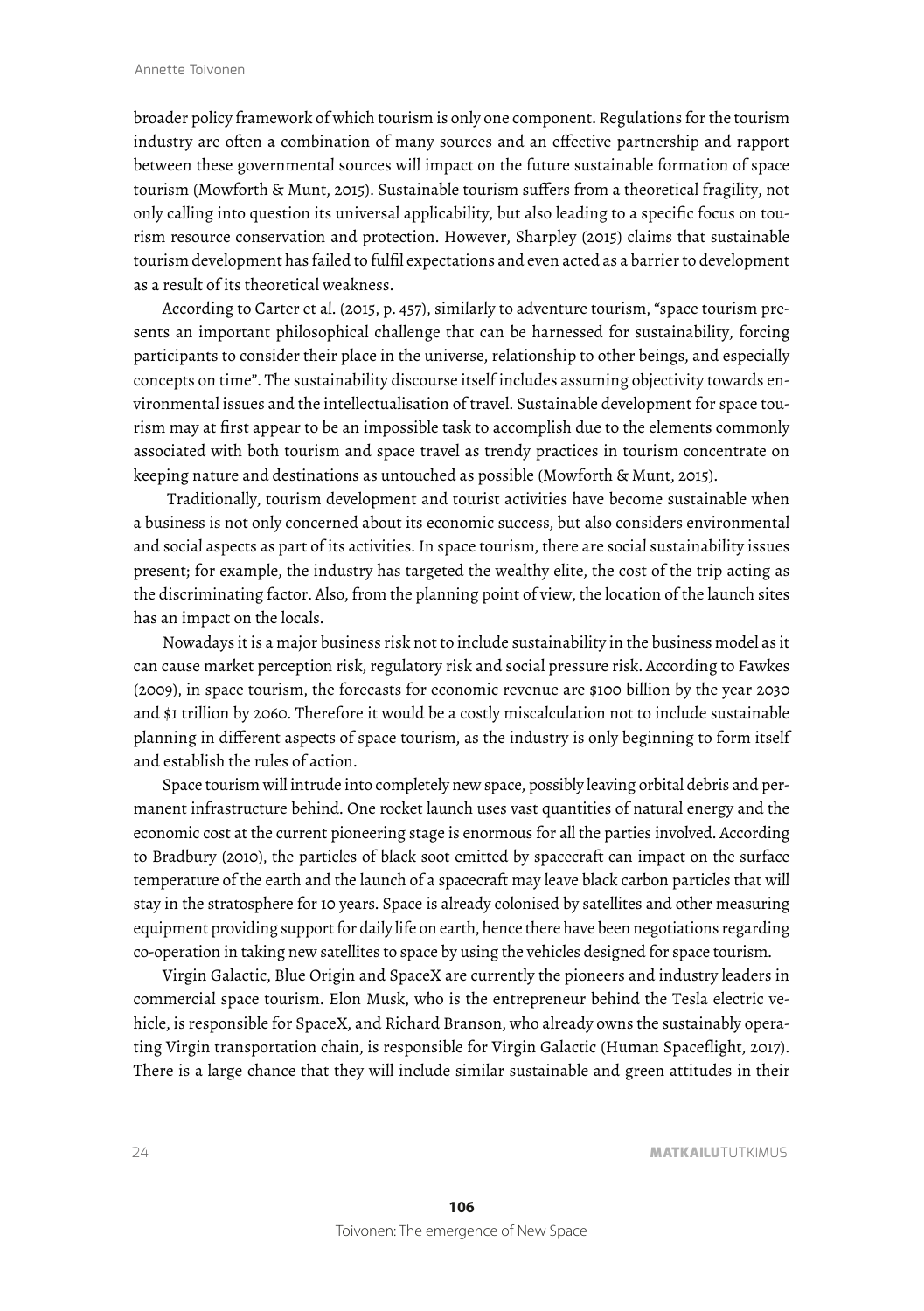space company operations. For example, SpaceX has already achieved the world's frst reflight of an orbital class rocket in March 2017, which represented a historic milestone in rapid rocket reusability (SpaceX Updates, 2017).

Blue Origin will operate using the launch pads at the Kennedy Space Center and Cape Canaveral, using the same physical space that was once exclusively the government's domain. Their rockets have been designed so that the booster stage, which is the most expensive part of the rocket, can be recovered and reused, instead of being dropped into the ocean (Blue Origin Technology, 2017). At the governmental level, the National Aeronautical Space Agency (NASA) has already adopted a more sustainable approach to space flights in the earth's orbit by developing mitigation standards aimed at reducing orbital debris (Sustainability 101, 2017).

## **Tourism planning**

Tourism planning is about predicting and requires some estimated perception of the future (Gunn, 1988). Gunn (1979) was one of the frst to defne tourism planning as a tool for destination area development. Getz (1986) classifed it as predominantly a project based on solving a problem. According to Dredge and Jenkins (2011), planning and policy research has quite recently developed from the growing influence of critical research approaches and post-disciplinary perspectives focusing the attention on explaining tourism planning processes.

According to Hall (2007), there are fve traditions in tourism planning: boosterism, an economic-industry-oriented approach, a physical/spatial approach, a community-oriented approach and a sustainable approach. The physical/spatial approach, where tourism acts as a division of space allocating specifc activities to specifc areas, and the sustainable approach, where the provision of long-lasting and secure livelihoods reduces resource depletion and environmental degradation, could in particular present suitable features for sustainable space tourism planning. This is because the sustainable approach offers tools for a sensible development of a new industry right from the beginning and the physical/spatial approach concentrates on the activities taking place in specifc areas, such as building up a spaceport hub.

In the Western developed economies, the approaches to tourism planning and policy are linked to profound changes in ideological and socio-political landscapes. Governments offset their responsibilities through commercial agreements with external providers, such as corporates with fnancial power (Dredge & Jenkins, 2011). The discourse itself includes assuming objectivity towards environmental issues and the intellectualisation of travel.

The interdependence among humans through the protection of set values and the paradigm change in its relation to nature need to be taken into consideration (Helne & Silvasti, 2012). According to Salonen (2010), it is important to acknowledge the importance of natural politics and decision-making in evaluating their environmental, social and cultural impacts. The legislation and management plans for space tourism are just forming, thereby providing a perfect opportunity to plan the rules and practices to meet sustainable criteria.

There are existing development models for sustainable development and planning in tourism research literature. In Butler's (1980) Tourism Area Life Cycle model, the number of tourists can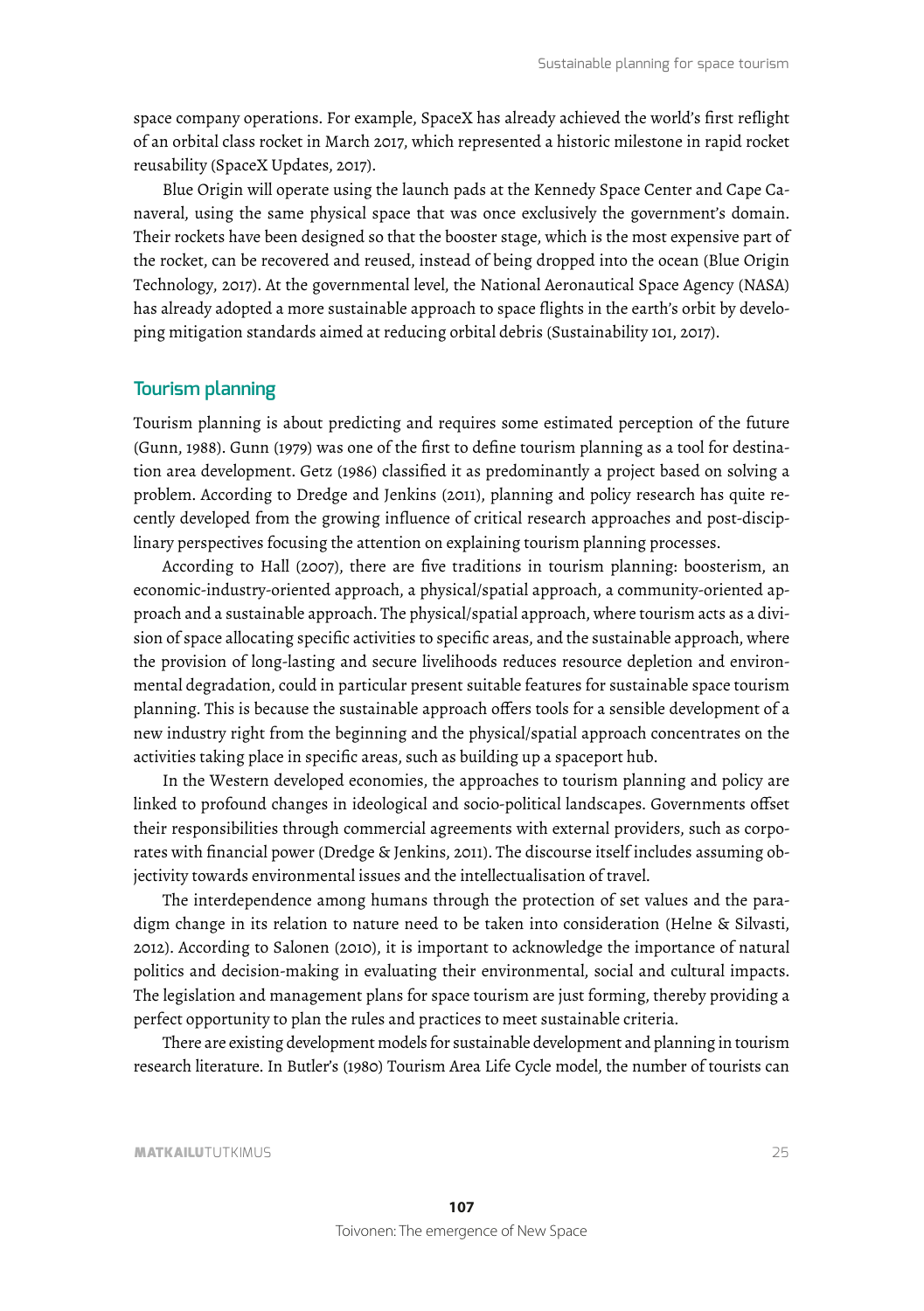be measured against the rejuvenation or decline of the destination. The steps include exploration, such as the discovery of the destination, moving on to involvement, development and consolidation of the destination. After the stagnation stage, the destination typically rejuvenates or declines.

In space tourism, the number of tourists, as measured in Butler's (1980) Tourism Area Life Cycle model, will not automatically reflect the success of "space" as there are certain limitations regarding reaching and living in the destination. Access to space can currently be accomplished by a space vessel designed for transporting a limited number of people. The success of the destination in this case is more bound to the favourable political and economic climate that enables investment in technological solutions, providing access to, and ensuring suitable living conditions in, space, than to the interest in the destination itself.

The involvement stage is bound up with the future global legislation set for space exploration. If the trends become in favour of privatising parts of space and letting private companies have access to areas previously considered a common treasury, such as building infrastructure on the surface of the moon, then the development stage of space tourism may increase rapidly. To enable the building of the infrastructure, suitable future technological discoveries are an obvious necessity, and environmentally friendly ways of operating should play an important part in this technological planning process. The current pioneering stage provides an opportunity to plan for, and focus on, controlled sustainable alternative tourism, which could at a later stage be expanded to the concept of sustainable mass space tourism.

The methods of access, cost, built infrastructure, technological solutions and safety factors all have their impact on the consolidation of space as a destination. If all the targets related to these factors are successfully met, space as a destination may even reach the stagnation stage, where the original facilities become old and run down, leading space as a destination either to rejuvenate or decline.

Saarinen (2014) questions the meaning of a decline or new cycle of rejuvenation in the development of a tourist destination, and whether it is just the result of internal practices or the outcomes of development actions. The attempt to follow the regional development discourses for space tourism creates an obvious challenge as space is a vast concept and not a traditional destination with characteristic landmark features to guide the implementation processes. However, learning from the examples of the successfully completed rejuvenation cycles in some environmentally fragile areas, such as Arctic towns, could lead to the creation of some tools that are needed for future scenario planning for the development of space tourism. Ma and Hassink (2013) similarly claim that new evolutionary perspectives on tourist destination development should focus on analysis of the changing characteristics of, and especially the underlying reasons for, destination development in a changing operational environment.

# **Ways of operating for sustainable tourism planning**

It is essential to establish some guidelines on how to operate in an environmentally friendly manner in order to preserve the long-term health of the environment and untouched areas. According to Becken (2015), environmental assessments should always be undertaken prior to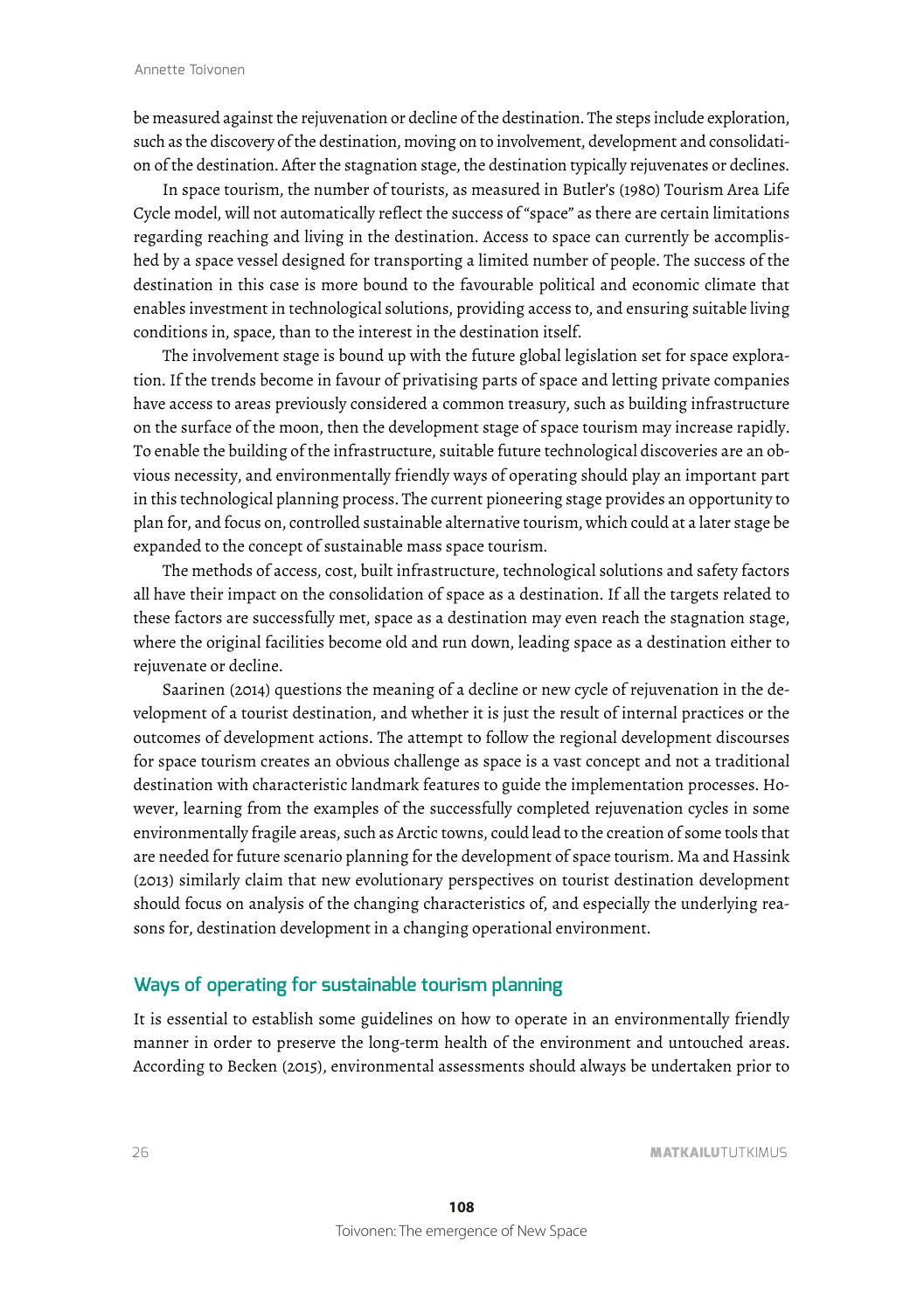any development of tourism activities and projects. The resources of the area, including local people's considerations, should be highlighted in the framework of sustainable tourism planning to achieve satisfactory results in the development area. Absence of planning or short-term planning, which does not anticipate a sustainable future, could result in serious ineffciencies.

The knowledge gained from reflective practice and attention to ethics and values has stimulated critical theoretical developments in sustainable tourism planning. For example, the framework of Dredge and Jenkins (2007) for understanding tourism policy and planning presents a conceptual analysis of tourism planning and public policy. The framework treats the developing knowledge of tourism policy and planning as an iterative process and includes the institutional context, issues, drivers and influences, actors and agencies, and policy dialogues as essential elements in understanding policy making (Dredge & Jenkins, 2011).

Wilkinson (1997) proposed that strategic thinking should be incorporated into planning as a defnition of continual processing of external and internal information and adjusting to changing situations. Sustainable planning is increasingly becoming a requirement in the tourism industry and importance is given to research designed to model a sustainable tourism future (Mojic & Susic, 2014). To enhance sustainable planning for future tourism, more research tools need to be created to assist in the future planning process. In the tourism industry, there are already existing environmentally sustainable schemes consisting of a wide range of measurements. The question is: how could these assist the future development of sustainable space tourism?

A Sustainable Future Planning Framework (Figure 1) could assist in foreseeing the likely implications of human actions and their impacts on future sustainability and in creating feasible possible futures. Similarly to other tourism planning models, it provides forward-looking planning and identifes the principal elements of sustainable development. The framework indicates that "sustainability, planning, weak signals and future scenarios" should act in synergy with each other and hence formulate the future aspects of space tourism.



**Figure 1.** Sustainable Future Planning Framework.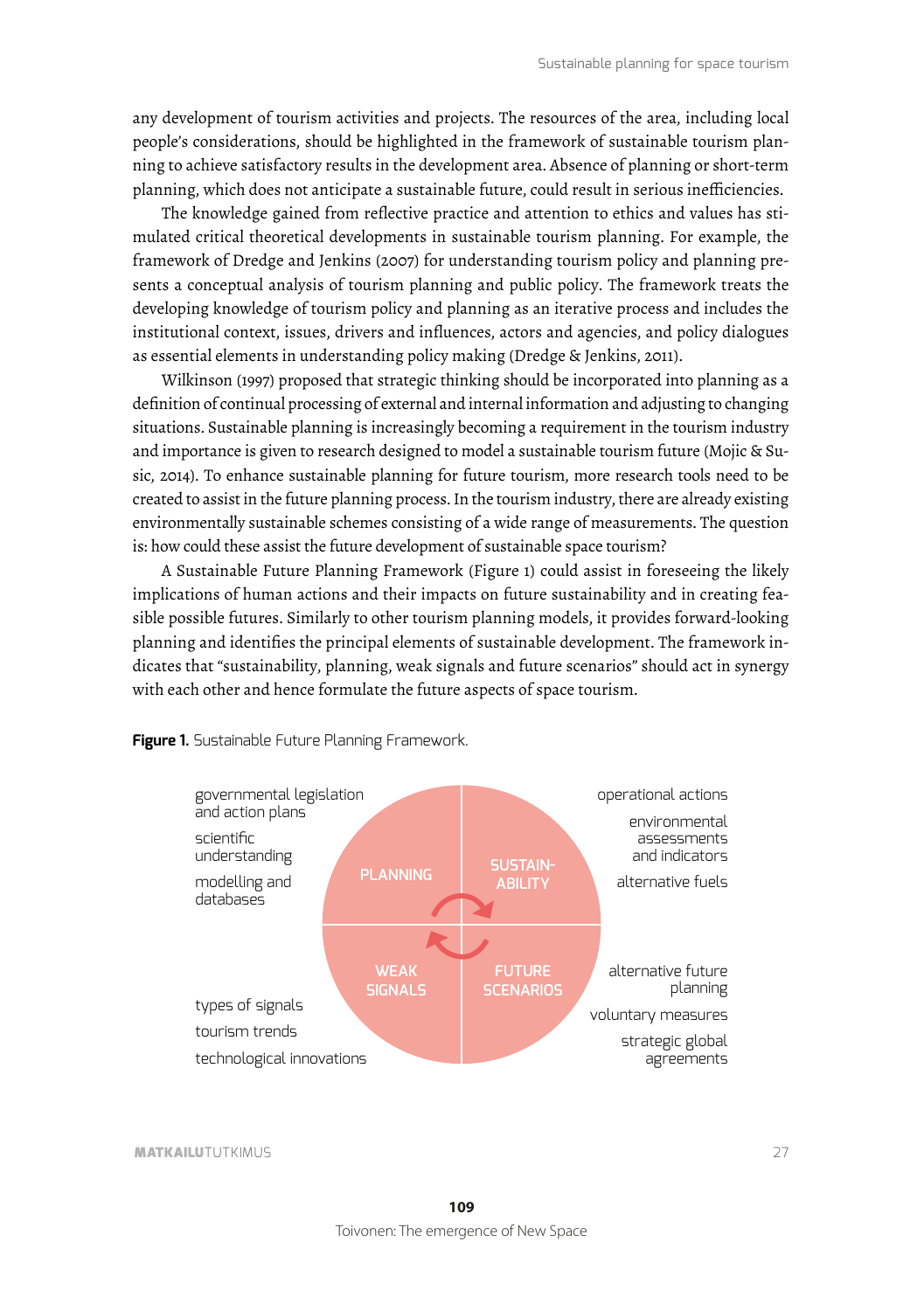Tourism planning and policy practice can be organised into fve traditions – normative, predictive, procedural, descriptive and evaluative – offering a mixture of knowledge, methods and analytical tools (Dredge & Jenkins, 2011, p. 14). The procedural tradition provides advice on how to plan and manage tourism, placing the Sustainable Future Planning Framework under this tradition, as it targets specifc elements to act in synergy to achieve sustainable planning.

The Sustainable Future Planning Framework concentrates on the future sustainable planning of a futuristic subject, such as space tourism. In the framework, the "planning" involves governmental legislation and action plans, scientifc understanding, as well as modelling and databases. Space tourism could be viewed as an objective or political consensus resulting from discussion among stakeholders (Rametsteiner, Pülzl, Alkan-Olsson, & Frederiksen, 2011). Tourism planning and policymaking are also a result of the ideas, actions and collaboration of diverse agencies and drawn from many disciplines including politics, economics and history (Dredge & Jenkins, 2011, p. 14).

Duval and Hall (2015) introduced a development and planning discourse for future space tourism and suggested that the critical questions in the policy implementation process should include: " Who will be in charge of enacting global policy and governance, the future agreements developed by the political and private sectors, and is there actually a mutual willingness to leave some parts of space as tourism locations completely untouched?" (Duval & Hall, 2015, p. 451).

Butler's (1980) Tourism Area Life Cycle model of destination development elements can assist in the policy planning for space tourism as it clarifes the different stages of destination development, thereby acting as a guideline for the development process. Saarinen's (2014) considerations on the impacts of larger global economic situations and political relations may also beneft the policy formulation; as the identity of a destination is a changing product of transformation, the postmodern values of tourists and the current sustainable goals of the tourism industry have an impact on the policy planning processes.

Space tourism and sustainable development research may seem incompatible, but they link in five different levels: operational, cultural, economic, resources and survival (Fawkes, 2009). As defned in the Evolutional Tourism Planning Theory's disciplines, such as "caution and knowledge", they can provide perspectives for the planning and development process of the space tourism sector (Sharpley, 2015).

"Sustainability" in the Sustainable Future Planning Framework involves operational actions, environmental assessments and indicators as well as alternative fuels. There are already existing sustainable operation examples available within the tourism industry as it is nowadays a major business risk not to include sustainability in the business model. For example, the aviation industry practises sustainable planning by concentrating the focus on a more energy-effcient fleet and voluntary carbon offsets paid both by the industry and the customer (Broderick, 2009). Many space tourism operators also recognise a travel career ladder, known as "Steps to Space", whereby lower-order activities may develop a travel interest that may be capitalised on in future behaviour towards costlier forms of space tourism.

According to Weaver (2005), indicator-based sustainable tourism strategies are complicated due to the actual process of selecting, measuring, monitoring and evaluating a set of relevant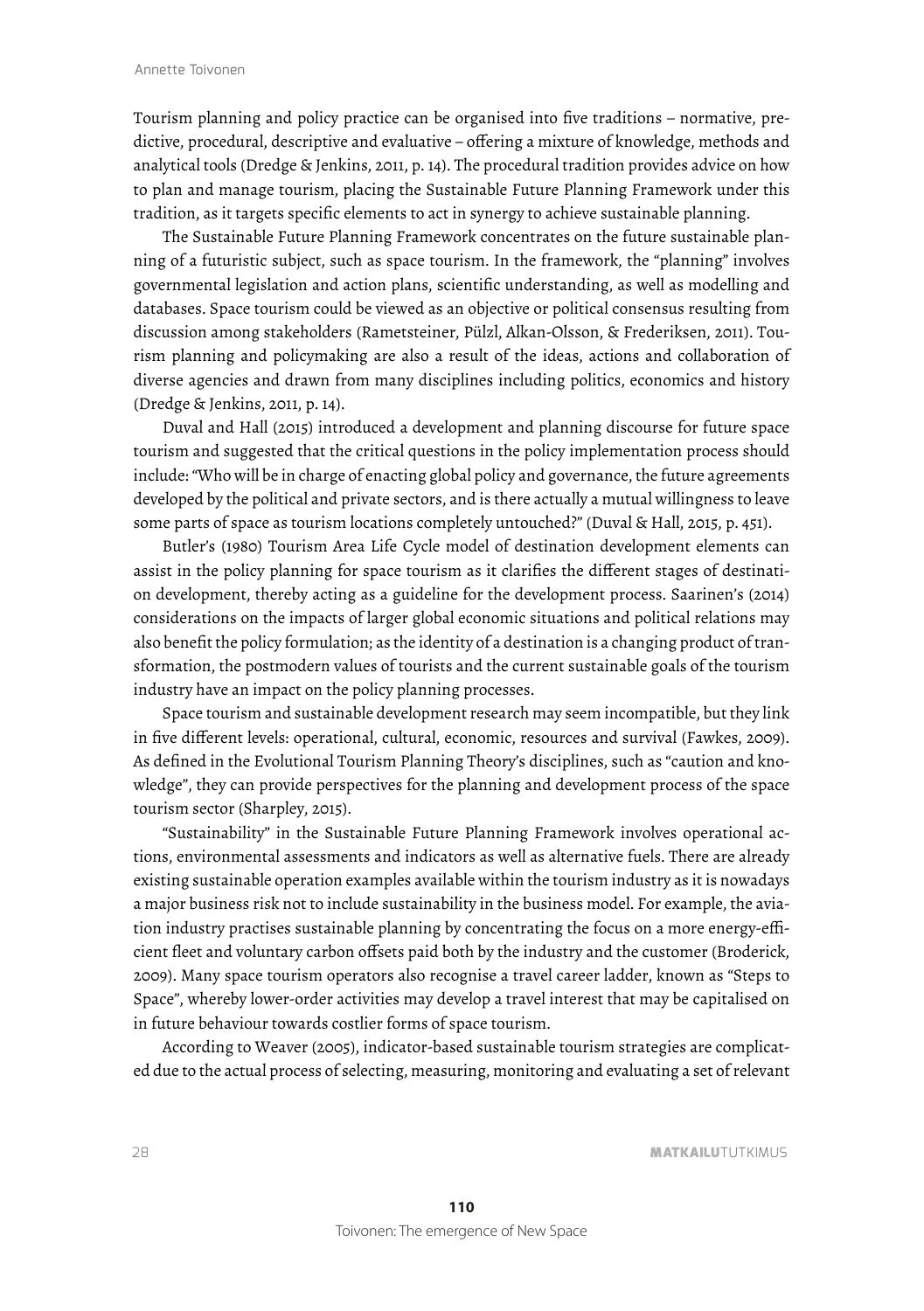indicators. Future tourism, including space tourism, will contribute even more emissions and therefore there are indicator-based international agreements, such as the Kyoto Agreement (2013) and Paris Agreement (2015) on climate change, aimed at strong governmental actions to reduce these global emissions.

According to Carter et al. (2015, p. 457), there is ongoing research on alternative fuels, such as rubber-base propellants, in the space tourism industry that may lower the impact of the emissions. Becken (2015, p. 164) suggests that there is a strong need for purposeful integration with the disciplines of transportation research and engineering to develop more renewable energy technologies and fossil-fuel-free effcient transport systems. The focus should be on sustainable science and this is to be achieved by understanding the sociology and psychology of the new types of tourism behaviour. Future spaceship models could, for example, operate by using renewable fuels or solar power.

"Weak signals" in the Sustainable Future Planning Framework include the types of signals, tourism trends and technological innovations. In generative dialogue about the future, as well as adaptive planning, the continuous transformation is not focused on what already exists, but on what is emerging. According to Smyre and Richardson (2015), weak signals are emerging ideas, intentions, discoveries and innovations that are not yet trends, but have the potential to impact on local areas within three to fve years. They have certain characteristics such as surprise, visionary discoveries and acceptance of the trend through learning and developing (Coffman, 1997).

Uskali's (2005) theory of weak signals distinguished four types of weak signals, including "feeling, uncertain, almost certain and exact" signals. Recently in space tourism there have been some technical development problems in the implementation process, but those have been solved as they have appeared. As the infrastructure for space tourism has now been created, the industry has passed "the feeling and uncertain" stages and is heading towards "the almost certain" one as most of the infrastructure needed is now available for passenger usage. Weak signals therefore suggest that sustainable research and indicator forming to assist the policymaking process urgently need to take place to ensure a sustainably sensible beginning for this new tourism sector.

The space tourism industry has been developed as a reflection of current adventure tourism trends. Even though the idea of the creation of space tourism is working against the current sustainable trends, the implementation of the industry could be even more towards the transmodern eco-luxury. There are already actions practised by other tourism sectors, such as aviation, to make even a small step of the process more sustainable and environmentally friendly.

Space tourism is in the wave of current trends in technology among electric cars and innovative start-ups. The space race decades ago had already let the public beneft from different technological innovations developed for both the astronauts and the inhabitable space stations. Future space vessels may provide sessions enabling more comprehensive research to inform the design of experiments regarding the longer-term physiological changes due to space flight. These discoveries could eventually help the human species to colonise the Moon or Mars (Caplan, Winnard, & Lindsay, 2017). SpaceX has already started to develop a habitable Dragon capsule to take tourists around the Moon.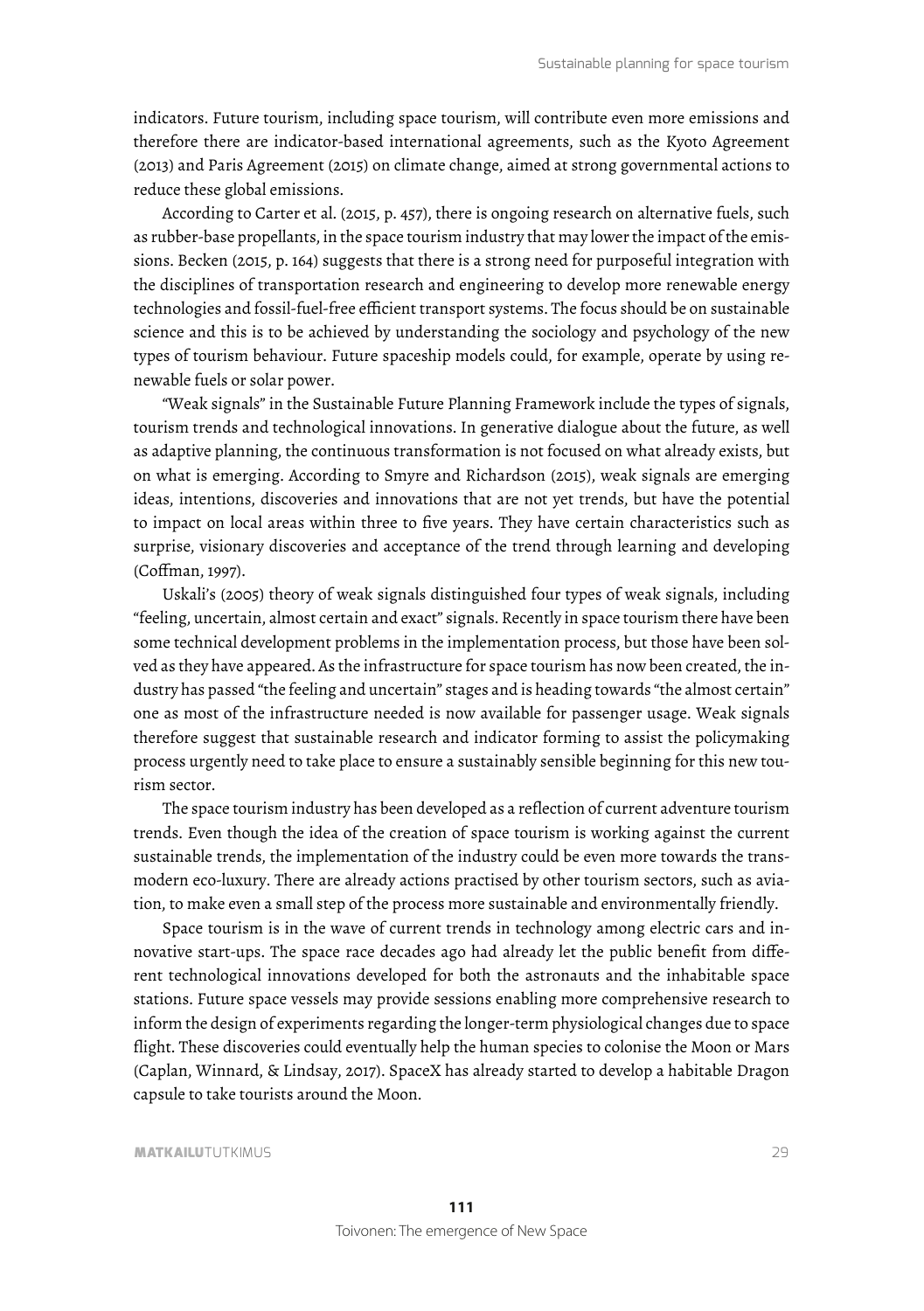In the Sustainable Future Planning Framework, "future scenarios" involve alternative future planning, voluntary measures and strategic global agreements. According to Kahn (1965), future scenario planning is a strategic planning method that can be used to make flexible longterm plans. Pauwels and Berger (1964) defned contractual futures of impossible possibilities to be part of the planning scenarios as there could be four generic alternative futures leading to continued growth, collapse, society discipline or transformative scenarios. The future scenarios could, for example, involve sustaining values to avoid a collapse and planning for radical options, such as the development of space colonies.

In the space tourism sector, there are already some voluntary measures being taken, for example, to ensure operational-level security, as well as global agreements, such as the Paris Agreement (2016) on climate change, to be followed. However, there needs to be a further legal framework to decide on the most prominent issues, such as the defnition of outer space and the demarcation of a boundary between outer space and airspace, which is currently governed by different legal regimes, but not commonly agreed upon. Space tourism will be a private sector participator in the space environment besides the previously exclusive national and military usage, causing many legal issues to be resolved quickly or alternatively voluntarily pursued. These issues include, for example, voluntary guidelines for space debris, equitable access and the use of the Geostationary Orbit commonly used by communication satellites, a mechanism for settlements of disputes and a regulated flow of technologies (Sharma, 2011).

The Sustainable Future Planning Framework will be subjected to empirical research by the author within the next few years. In a hermeneutically oriented mixed-methods research design, both qualitative and quantitative data on space tourism will be gathered and analysed. In order to provide in-depth understanding of this new phenomenon and to strengthen the theoretical framework, fve space tourism professionals will be interviewed. To engage space tourism professionals in the discussion on sustainable space tourism development, a Delphi technique panel questionnaire will be completed with approximately 20 participants. Finally, a detailed quantitative questionnaire will be targeted at a wider audience of approximately a thousand people to gather data on the public opinion of space tourism. The fndings will assist in formulating in-depth knowledge of this new tourism industry sector and introduce new perspectives on achieving a sustainable future in space tourism.

#### **Conclusion**

This article has explored sustainable ways of operating in relation to space tourism. The focus was on environmental sustainability, however the aspects of economic and social sustainability were also given some consideration. Forecasting the future is always uncertain, but with an active attitude the future development of this new adventure tourism sector can have a purpose-built focus. The attitude can be critical, but also adaptive by developing different scenarios and taking actions in relation to predicted consumer megatrends. As a new phenomenon often starts with almost science fction-style idea creation followed by elite awareness, the mass will eventually follow.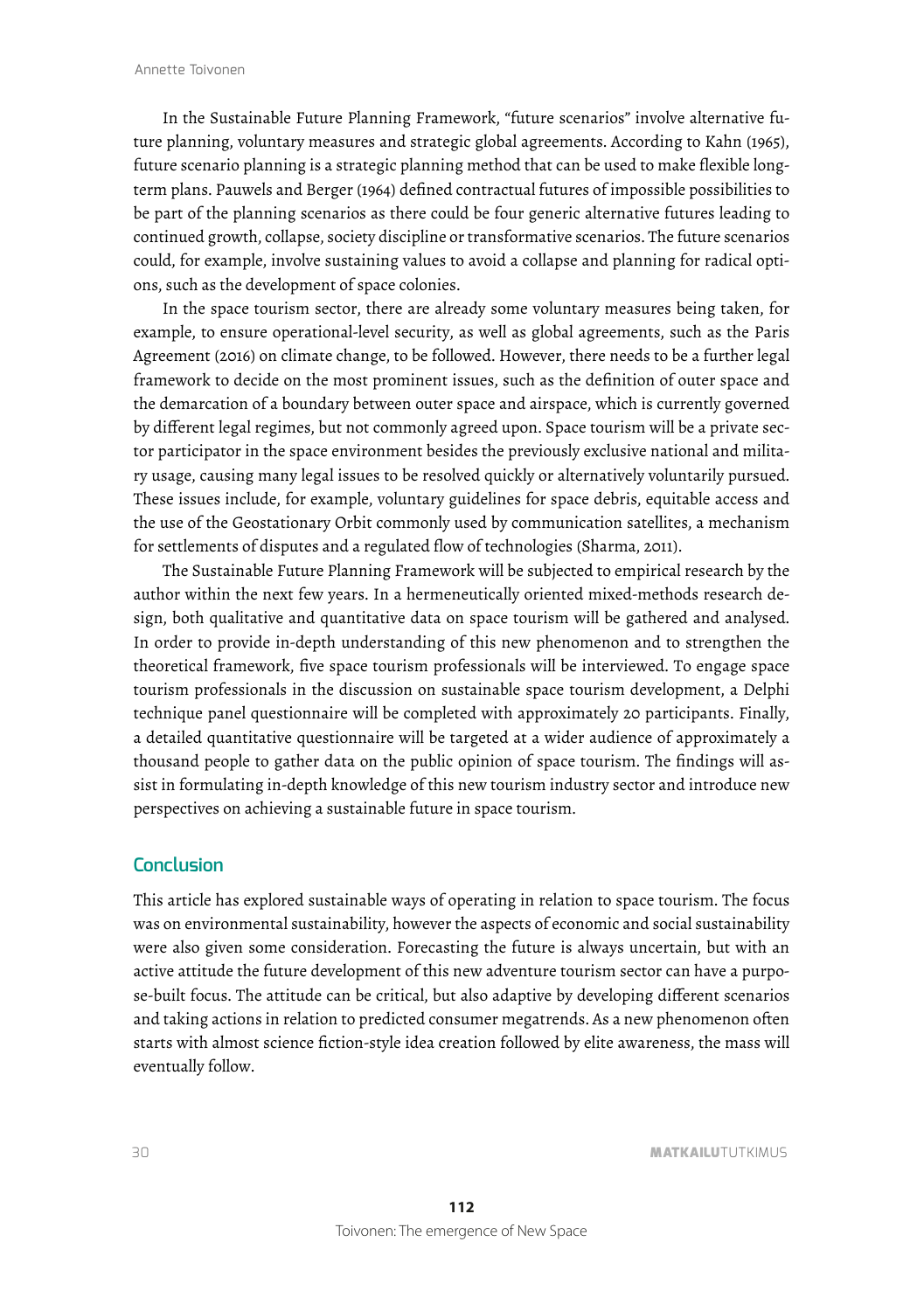For decades, aviation has been the main pollutant of the tourism industry by causing various environmental impacts, such as CO2 emissions. The space tourism industry will increase these levels drastically if the current energy sources remain the same. Currently, to reach earth orbit, a rocket must accelerate over 20 times faster than the cruising speed of a passenger jet using energy that rockets carry in the form of propellants. The sustainable actions accomplished with other substances will simply not be enough to justify the emissions caused by space vessel launches.

There is ongoing research on alternative fuels that would have an enormous impact on the amount of emissions created by space tourism. By fnding the most energy-effcient and recyclable way of operating, space tourism companies can eventually start to introduce this new way of travelling to the mass tourism market. Meanwhile the sustainable planning in space tourism should concentrate on a "cradle to grave" life design, planning the ground-based facilities with a sustainable approach and operating all functions as effciently, in terms of energy and resources, as possible.

As tourism was originally seen to coexist with its environment, the research models concentrating on new resources and survival planning are able to open up new environment-based discussions in the space tourism discourse. Similarly to Butler's (1980) Tourism Area Life Cycle model, the Sustainable Future Planning Framework, introduced in this article, can be used to assist the process of future destination development. The framework acts within the procedural tourism planning tradition of targeting "sustainability, planning, weak signals and future scenarios" to act in synergy to achieve sustainable future planning.

In the Sustainable Future Planning Framework, "planning" involves governmental legislation and action plans, scientifc understanding as well as modelling and databases. "Sustainability" involves operational actions, environmental assessments and indicators as well as alternative fuels. "Weak signals" include the types of signals, tourism trends and technological innovations, and "future scenarios" involve alternative future planning, voluntary measures and strategic global agreements.

For example, weak signals emerge from the postmodern lifestyle behavioural trends or from the new technological discoveries and inform processes to adapt a different future. The infrastructure needed for the start of the commercial space tourism industry is in an ongoing development stage and at this stage it is still possible to influence the sustainable values and actions to be included at all operational levels. Over the next few years, there will be more mixed-methods research to come with a view to introducing new perspectives to achieve sustainability in space tourism and to update the elements possibly lacking from the Sustainable Future Planning Framework.

 Sustainable planning for space tourism is challenging as it currently has an image as an adventure tourism activity for a small number of super-rich people, whose motivations for space travel may be far from environmentally conscious actions. There is therefore a need for critical thinking about whether space tourism will ever have the potential to become sustainable despite the possible efforts made. Would future space tourists, for example, be willing to pay more for their ticket if space tourism companies offered environmentally friendly options to support their long-term sustainable ways of operating?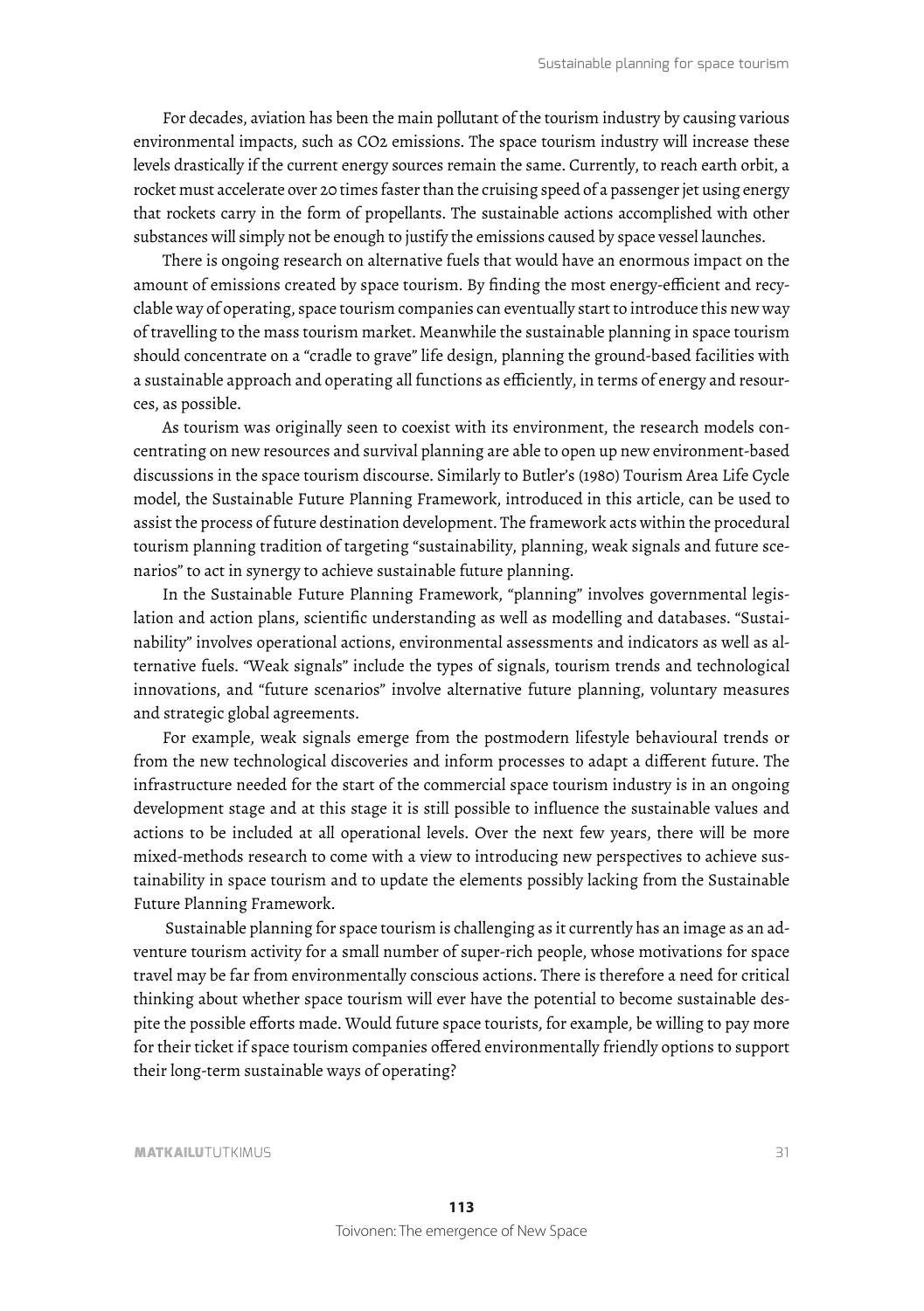Future thinking, project management skills and dealing with complexity and uncertainty are some of the major competencies required for governing sustainability. Controlled tourism development requires special organisational structures and regulations, and governance, cultures and resources influence the decisions made regarding the space tourism sector at both local and global levels.

Webber (2013) claims that space tourism represents an idealised experiment for international and domestic policy implementation, as it reflects an opportunity, to discover whether the private and public valuation of an environment can coexist and simultaneously generate some profts, such as measuring externalities, from the development of a fragile environment from the early state. To enhance sustainable planning and development, the space tourism industry should adopt a long-term perspective for short-term actions, and simultaneously consider different policy domains at multiple levels and embrace pragmatism as well as critical thinking.

## **References**

Becken, S. (2015). *Tourism and oil: Preparing for the challenge.* Bristol: Channel View.

- Beedie, P. & Hudson, S. (2003). Emergence of mountain-based adventure tourism. *Annals of Tourism Research, 30*, 625–643. **https://doi.org/10.1016/S0160-7383(03)00043-4**
- Bell, W. (1997). *Foundations of futures studies: Human science for a new era. Vol. 1, History, purposes and knowledge*. New Brunswick: Transaction Publishers.
- Blue Origin Technology (2017). Inspired by the potential of space and the incredible human feats that technology enables. Retrieved from **http://www.blueorigin.com/technology**
- Bradbury, D. (2010). Space tourism A fnal frontier worth exploring? *The Guardian. GSB Editorial Network.* 23.11.2010.
- Broderick, J. (2009). Voluntary carbon offsets: A contribution to sustainable tourism? In S. Gössling, C. M. Hall, & D. Weaver (Eds.), *Sustainable tourism futures: Perspectives on systems, restructuring and innovations* (pp. 169–199). New York: Routledge.
- Butler, R.W. (1980). The concept of a tourist area cycle of evolution: Implications for management of resources. *Canadian Geographer/Le Géographe Canadien, 24*, 5–12.
- Caplan, N., Winnard, A., & Lindsay, K. (2017). Here's what space tourism could do for science and health research. *The Conversation*. 22.6.2017.
- Carter, C., Garrod, B., & Low., T. (Eds.) (2015). *The encyclopedia of sustainable tourism*. CAB International.
- Coffman, B. S. (1997). Weak signal research, Part III: Sampling, uncertainty and phase shifts in weak signal evolution. *Journal of Transition Management.*
- Davenport, C. (2015). Space tourism is closer to taking off, but how should it be regulated? *Los Angeles Times. Business/Technology*. 24.11.2015.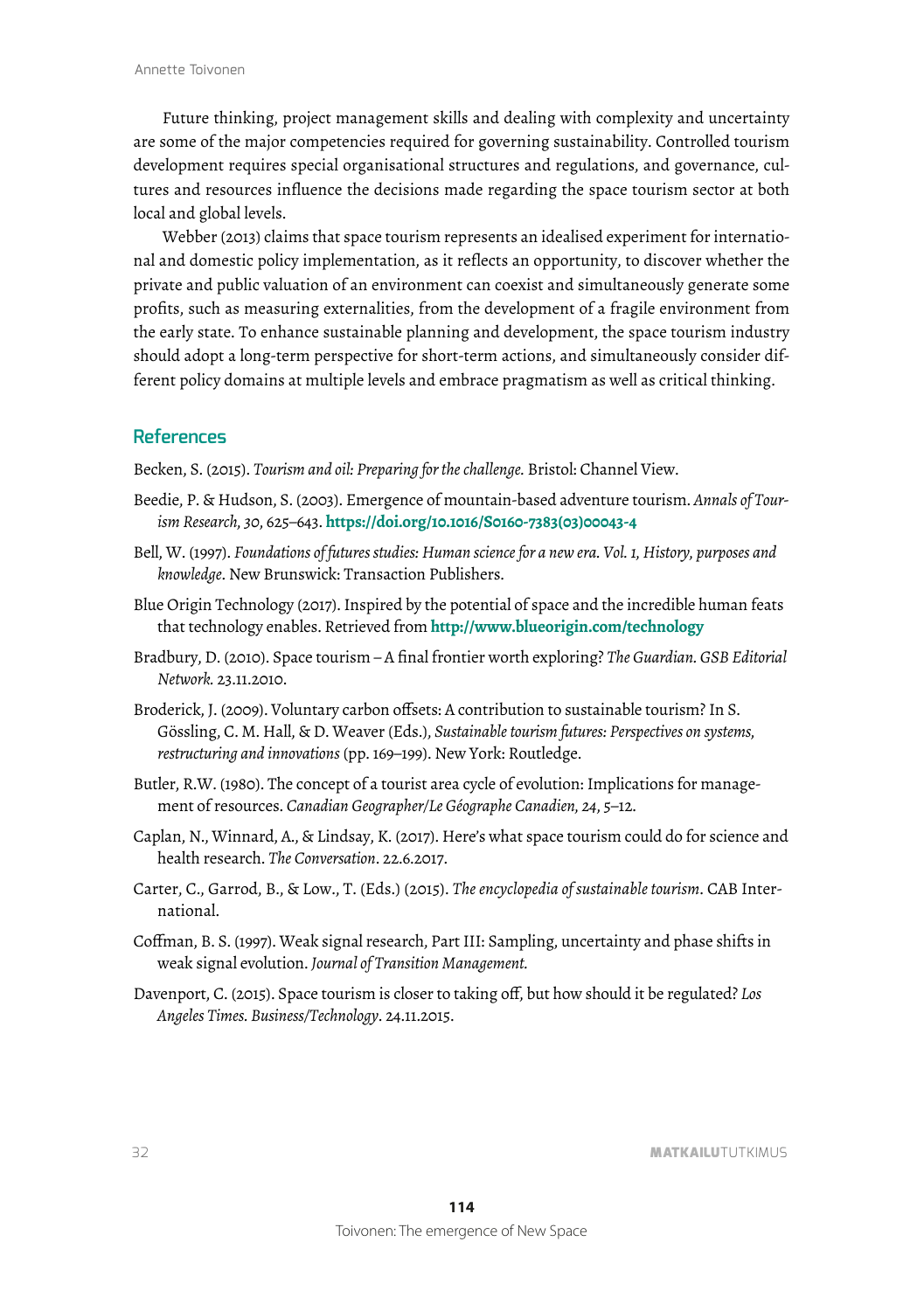- Dredge, D. (2015) Tourism and governance. In G. Moscardo & P. Benckendorff (Eds.), *Education for sustainability in tourism: A handbook for processes, resources and strategies* (pp. 75–90). New York: Springer Heidelberg.
- Dredge, D. & Jenkins, J. (2007). *Tourism policy and planning.* Brisbane: Wiley.
- Dredge, D. & Jenkins, J. (2011). *Stories of practice: Tourism planning and policy*. Surrey: Ashgate.
- Duval, T. & Hall, C. M. (2015). Sustainable space tourism: New destinations, new challenges. In C. M. Hall & S. Gössling (Eds.), *Routledge handbook of tourism and sustainability* (pp. 450–460). New York: Routledge.
- Fawkes, S. (2009). *Space tourism and sustainable development*. BIS European Developments in Space Tourism Conference. 29.11.2006.
- Getz, D. (1986). Models in tourism planning: Towards integration of theory and practice. *Tourism Management, 7*, 21–32. **https://doi.org/10.1016/0261-5177(86)90054-3**
- Google Lunar X Price (2017). Retrieved from **https://lunar.xprize.org/news**
- Gunn, C. A. (1979). Resources management for visitors. *Fish and Wildlife News, 20* (Oct–Nov.).
- Gunn, C. A. (1988). *Tourism planning* (2nd ed.). New York: Taylor & Francis.
- Hall, C. M. (2007). *Introduction to tourism in Australia* (5th ed.). Pearson: South Melbourne.
- Harvey, D. (1989). *The urban experience*. Baltimore: The John Hopkins University Press.
- Helne, T. & Silvasti, T. (Eds.) (2012). *Yhteyksien kirja: Etappeja ekososiaalisen hyvinvoinnin polulla*. Tampere: Kelan tutkimusosasto.
- Human Spaceflight (2017). Retrieved from **http://www.virgingalactic.com/human-spaceflight**
- Kahn, H. (1965). *Thinking about the unthinkable.* New York: Horizon Press.
- Ma, M. & Hassink, R. (2013). An evolutionary perspective on tourism area development. *Annals of Tourism Research,* 41, 89–109. **https://doi.org/10.1016/j.annals.2012.12.004**
- Mojic, J. & Susic, V. (2014). Planning models of sustainable tourism development destination. International Scientifc Conference. The Financial and Real Economy: Towards Sustainable Growth. Faculty of Economics, University of Nis, 17.10.2014.
- Mowforth, M. & Munt, I. (1998). *Tourism and sustainability: New tourism in the Third World.* London: Routledge.
- Mowforth, M., & Munt, I. (2015). *Tourism and sustainability: Development, globalisation and new tourism in the Third World* (4th ed.). Abingdon: Routledge.
- Pauwels, L. & Berger, J. (1964). *The morning of the magicians.* New York: Harper Torchbooks.
- Rametsteiner, E., Pülzl, H., Alkan-Olsson, J., & Frederiksen, P. (2011). Sustainability indicator development – Science or political negotiation? *Ecological Indicators, 11,* 61–70. **https://doi. org/10.1016/j.ecolind.2009.06.009**
- Rincon, P. (2017). Queen's Speech: Plan Aims to Secure Space Sector. Retrieved from **http://www. bbc.com/news/science-environment-40354695**